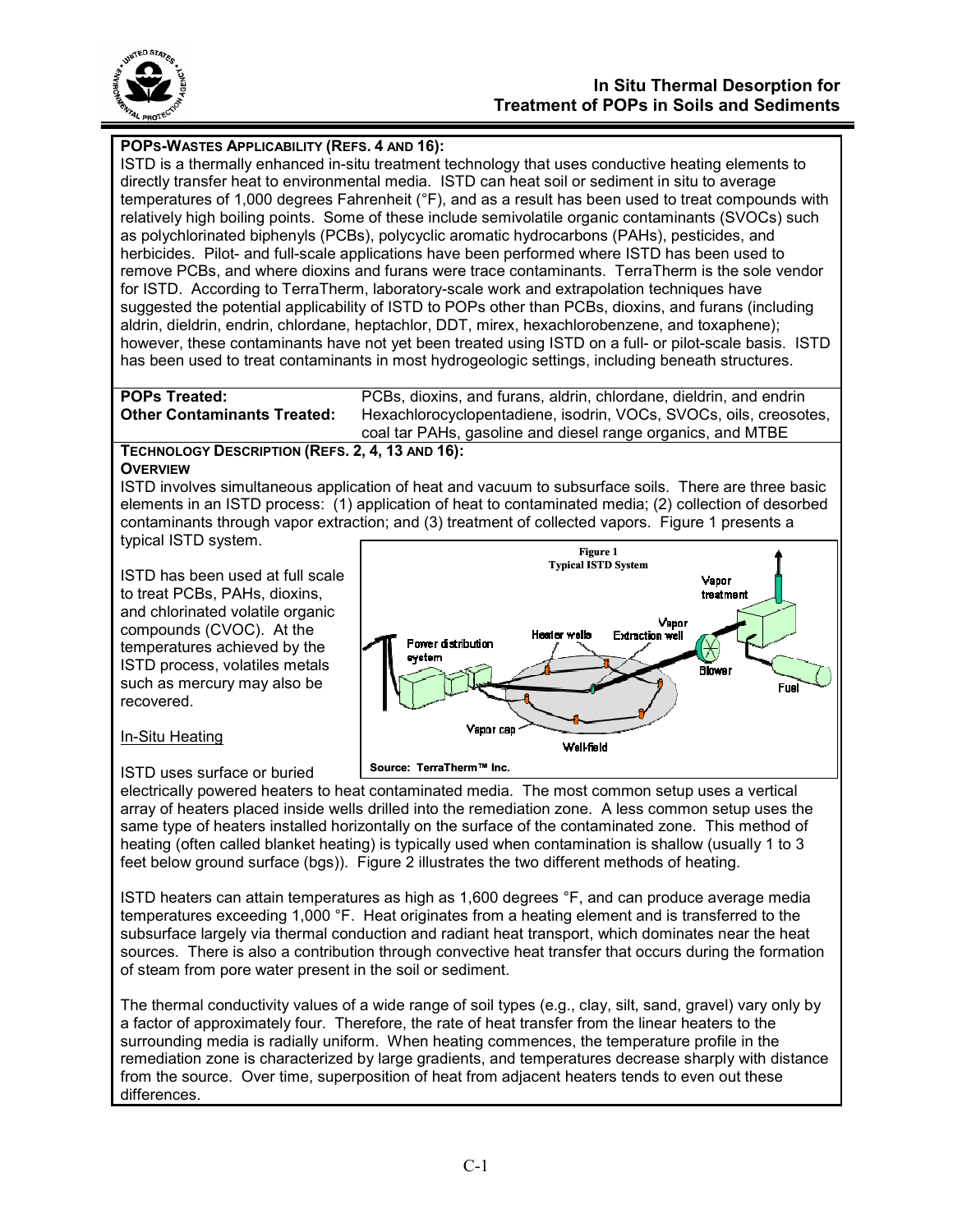

other cools heated vapor, separates the resulting phases, and manages each phase separately.

The vapor treatment option depicted by Figure 1 uses a thermal oxidizer to break down organic vapors to primarily carbon dioxide and water. Stack sampling has demonstrated that toxic pollutants in offgas, including dioxins, are substantially below regulatory standards. When influent vapors contain chlorinated compounds, hydrogen chloride (HCl) gas is produced. In such cases, the exhaust from the thermal oxidizer is passed through an acid gas scrubber to capture HCl gas.

The other vapor treatment option uses a heat exchanger to cool extracted vapors. The resulting liquid phase is then separated into aqueous and nonaqueous phases. The nonaqueous phase liquid (NAPL) is usually disposed of at a licensed treatment storage and disposal facility. The aqueous phase is passed through liquid-phase activated carbon adsorption units and then released into the environment. Cooled, uncondensed vapor is passed through vapor-phase activated carbon adsorption units and then vented to atmosphere.

Although setup varies from site to site, several components of the remediation system including heaters, blowers, and offgas treatment equipment are either standard or adaptable to new situations, with equipment reused from site to site. Downhole wells may not be salvageable and may be plugged and abandoned in place.

#### **STATUS AND AVAILABILITY (REFS. 4 AND 5):**

ISTD is a patented technology originally developed by Shell Oil. While U.S. Patent rights were donated to the University of Texas (UT), patent rights outside the U.S. were retained by Shell. TerraTherm holds the exclusive license to this technology from both UT and Shell, and is currently the only vendor. ISTD has been commercial for several years. Its ability to remove PCBs from contaminated soil was first demonstrated more than 6 years ago. As shown on Table 1, ISTD has been used at six POPcontaminated sites. Implementation at four of these sites was full scale, and the other two were pilot scale.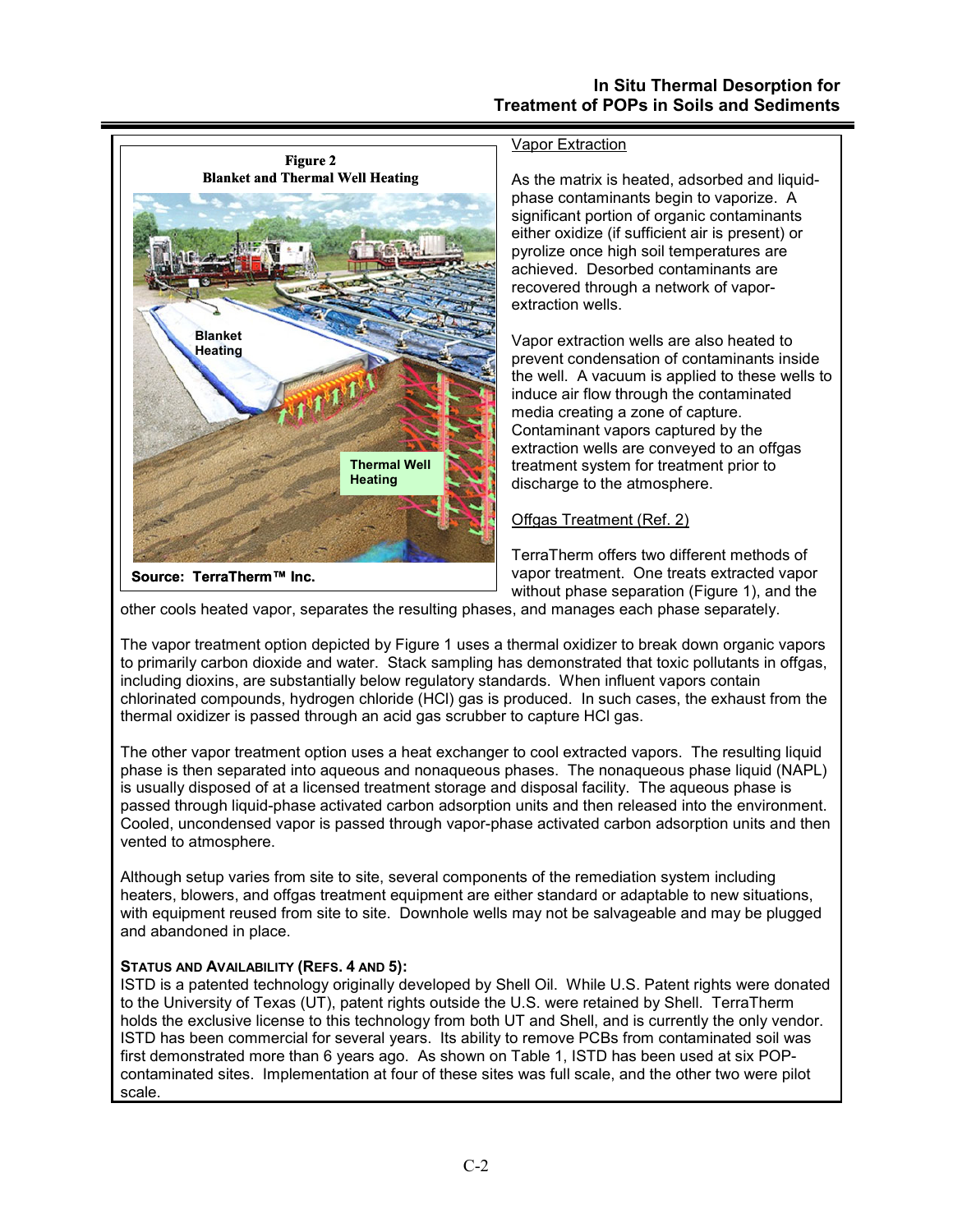## **In Situ Thermal Desorption for Treatment of POPs in Soils and Sediments**

| <b>Site Name</b>                                                                                                                                                                                                  | Year                                                                                                | <b>Scale</b> | Contaminant                                                                                      | <b>Concentration</b> |                    |                |                      |
|-------------------------------------------------------------------------------------------------------------------------------------------------------------------------------------------------------------------|-----------------------------------------------------------------------------------------------------|--------------|--------------------------------------------------------------------------------------------------|----------------------|--------------------|----------------|----------------------|
|                                                                                                                                                                                                                   |                                                                                                     |              |                                                                                                  | <b>Initial</b>       | <b>Final</b>       | Goal           | <b>Units</b>         |
| Former South<br><b>Glens Falls</b><br>Dragstrip,<br>Moreau, New<br>York                                                                                                                                           | 1996                                                                                                | Full         | <b>PCB</b><br>1248/1254                                                                          | 5,000<br>(Max)       | ${}_{0.8}$         | $\overline{2}$ | mg/kg                |
| Tanapag<br>Village, Saipan,<br><b>NMI</b>                                                                                                                                                                         | 1997 -<br>1998                                                                                      | Full         | <b>PCB</b><br>1254/1260                                                                          | 10,000<br>(Max)      | < 1                | 10             | mg/kg                |
| Centerville<br>Beach,                                                                                                                                                                                             | 1998 -<br>1999                                                                                      | Full         | <b>PCB 1254</b>                                                                                  | 860<br>(Max)         | < 0.17             | $\mathbf{1}$   | mg/kg                |
| Ferndale, CA                                                                                                                                                                                                      |                                                                                                     |              | Dioxins and<br>Furans                                                                            | $3.2$ (Max)          | 0.006 <sup>1</sup> | $\mathbf{1}$   | ug/kg<br><b>TCDD</b> |
| Missouri<br>Electric Works,<br>Cape<br>Girardeau, MO                                                                                                                                                              | 1997                                                                                                | Pilot        | <b>PCB 1260</b>                                                                                  | 20,000<br>(Max)      | < 0.033            | $\overline{2}$ | mg/kg                |
| Former Mare<br><b>Island Naval</b><br>Shipyard,<br>Vallejo, CA                                                                                                                                                    | 1997                                                                                                | Pilot        | <b>PCB</b><br>1254/1260                                                                          | 2,200<br>(Max)       | < 0.033            | $\mathbf{1}$   | mg/kg                |
| Former Wood<br>Treatment<br>Area,<br>Alhambra, CA                                                                                                                                                                 | $2002 -$<br>2005                                                                                    | Full         | <b>Dioxins</b>                                                                                   | 18<br>(Mean)         | 0.01               | $\overline{1}$ | ug/kg                |
| Note:<br>Avg<br>Max<br>mg/kg<br><b>NMI</b><br>ND.<br>TCDD Tetrachlorodibenzodioxin equivalents<br>ug/kg<br>$\mathbf{1}$<br>Final concentration presented as average of residual concentrations in treatment area. | Average concentration<br>Maximum concentration<br>Northern Mariana Islands<br>Below detection limit |              | Milligrams per kilogram (or parts per million)<br>Micrograms per kilogram (or parts per billion) |                      |                    |                |                      |

## **DESIGN (REF. 12):**

Key design factors for ISTD include the number and depth of heater wells and vacuum wells, as well as the requirements for electrical power and treatment of off gasses. These factors are affected by the type of contaminants present, concentration of the contaminants, extent of contamination, soil type, hydraulic conductivity, permeability, thermal properties, location of the water table, availability of site facilities such as electrical power supply, and regulatory issues.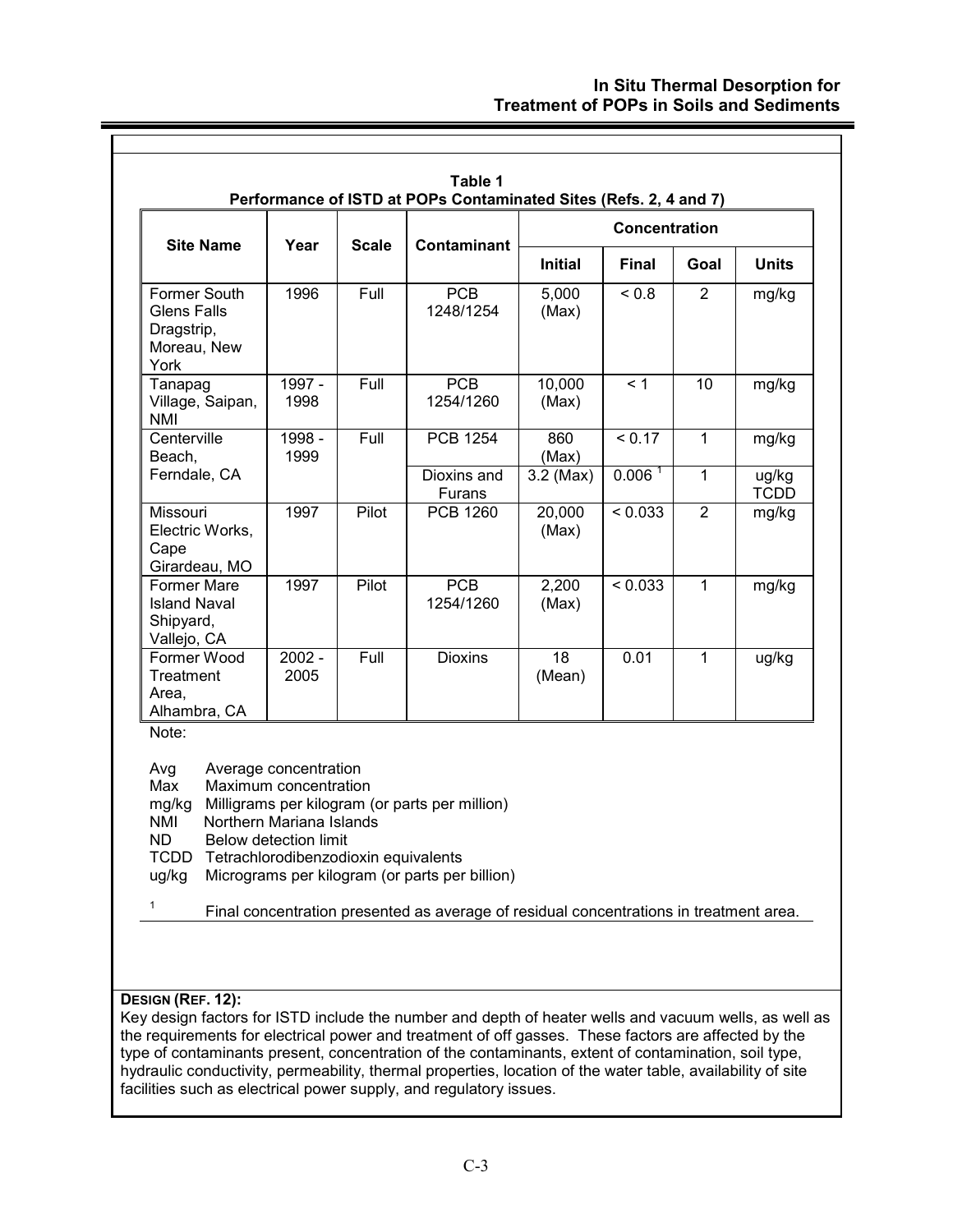## **THROUGHPUT (REF. 5):**

ISTD has been used to treat volumes as low as a few hundred cubic yards to greater than 20,000 cubic yards in 6 to 9 months. Factors affecting cleanup durations can include type of contaminants, cleanup/remedial goals, and site geology.

#### **WASTES/RESIDUALS (REFS. 3 AND 5):**

Wastes produced by ISTD are likely to result from the treatment of extracted vapors, and vary according to the type of treatment they are subjected to. Offgas treatment options that employ phase separation techniques could produce process wastes such as NAPL, spent liquid- and vapor-phase activated carbon, and inorganic salts as waste products. For example, the treatment of chlorinated vapors in a thermal oxidizer results in the production of HCL gas. A wet or dry acid gas scrubber used to neutralize HCl gas will produce inorganic salts as a waste product.

NAPL is typically transported off site for disposal at a licensed facility. Spent activated carbon may either be disposed of, or regenerated at a licensed facility. Inorganic salts produced from neutralization processes are typically considered nonhazardous and are consequently disposed of as nonhazardous waste.

#### **MAINTENANCE (REF. 4):**

Maintenance associated with ISTD includes the occasional replacement of heater elements. ISTD operation is typically characterized by less than 5% downtime. Other maintenance needs include treatment media replacement and thermal oxidizer refueling.

## **LIMITATIONS (REF. 4):**

The following are some of the limitations of this technology:

- ISTD cannot address contaminants that do not volatilize with in the temperature range of approximately 15-1000°C.
- As long as liquid water remains within the remediation zone, the temperature that can be attained is limited to the boiling point of water (212 °F). Once the water is boiled off, higher temperatures can be attained. A continuing source of water influx into the treatment zone will undermine the ability of this technology to produce temperatures necessary for the removal of POPs. For this reason, formation dewatering and implementation of water control measures are needed prior to the implementation of ISTD in high-permeability, water-saturated zones.
- Though not always the case, cost can be a limiting factor. Unit costs for treatment are influenced by several factors including scale of the project, depth of the treatment zone, depth to water table, air emission controls, cost of labor and cost of power. However, in general, unit costs in USD range from \$200 to \$600 per cubic yard corresponding to treatment volumes ranging from less than 5,000 to approximately 15,000 cubic yards for POP-type contaminants. Larger volumes may have lower unit costs. Treatment costs for VOC contaminants are lower.

#### **FULL-SCALE TREATMENT EXAMPLES:**

Centerville Beach (Refs. 6, 8, 10 and 14)

The Centerville Beach Naval Facility is a 30-acre site in Ferndale, California that was used for oceanographic research and undersea surveillance. The site was decommissioned in 1993. Operations at the site lead to contamination of a particular area with PCBs. The PCB of concern was Aroclor 1254 which was present in concentrations ranging from 0.15 to 860 milligrams per kilogram (mg/kg). Dioxins and furans were also present at a maximum concentration of 3.2 micrograms per kilogram (µg/kg) as 2,3,7,8-tetrachlorodibenzodioxin (TCDD) equivalents. The contaminated medium was primarily silty clay. Groundwater was encountered below the contaminated zone at depths exceeding 60 feet bgs.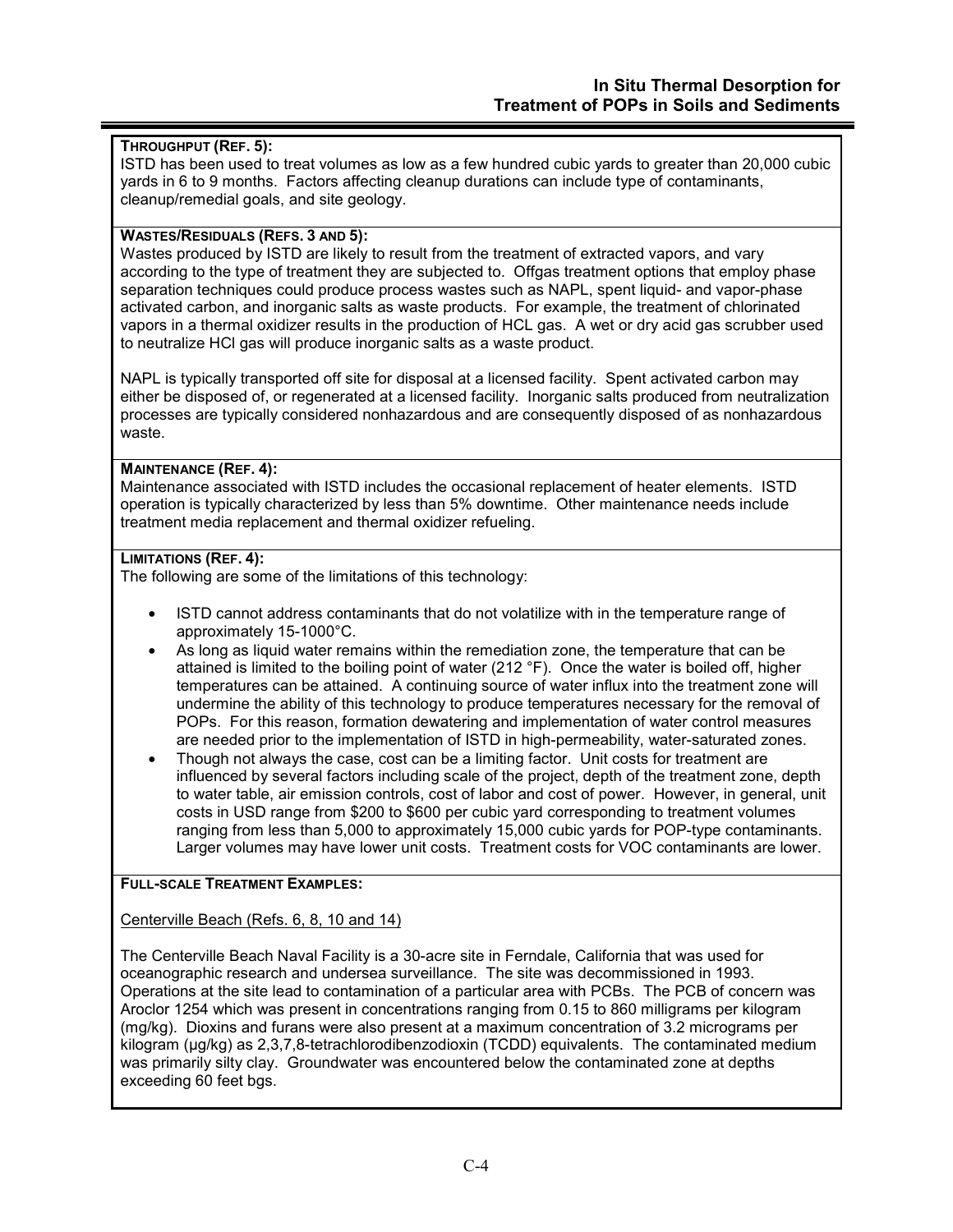From September 1998 through February 1999, approximately 1,000 cubic yards of PCB-contaminated soil was treated using ISTD. Heater and vapor extraction wells were installed in a zone measuring 40 feet long, 30 feet wide, and 15 feet deep. The wells were installed 6 feet apart. Two sealed vacuum blowers were used in parallel for vapor extraction. Offgas was treated using a flameless thermal oxidizer (with greater than 99.99% demonstrated treatment efficiency), and two granular activated carbon units configured in series. The total cost of the implementation in USD was approximately \$650,000.

The treatment goal was 1 mg/kg for PCBs and 1 µg/kg TCDD equivalent for dioxins and furans. Remediation took place between September 1998 and February 1999. Treatment goals were met in the bulk of the treatment area; however, one portion (178 cubic yards) still contained elevated concentrations of PCBs. This was found to be caused by a previously undiscovered bank of PCBcontaining electrical conduits emanating from outside the treatment zone and passed into the treatment area. Excavation and disposal was subsequently used to remove this area of contaminated soil and the associated conduits.

# Alhambra (Refs. 3, 9, 17 and 18)

Southern California Edison's (SCE) Alhambra Combined Facility occupies approximately 33 acres and is currently used for storage, maintenance, and employee training. SCE carried out wood treatment operations in SCE's 2-acre former wood treatment area between 1921 and 1957. The total volume of contaminated soil was estimated to be 16,200 cubic yards of soil. The contaminated zone included a variety of buried features including treatment tanks, the structural remains of the former boiler house and tank farm, and various buried utilities. The contaminants of concern were PAHs, pentachlorophenol (PCP), and dioxins. Total PAHs were present in site soils at a maximum concentration of 35,000 mg/kg and an average concentration of 2,306 mg/kg. PCP was present at a maximum concentration of 58 mg/kg and an average concentration of less than 1 mg/kg. Dioxins were present at a maximum concentration of 0.194 mg/kg and an average concentration of 0.018 mg/kg (expressed as 2,3,7,8-tetrachloro-dibenzodioxin [TCDD] Toxic Equivalency Quotient [TEQ]). The soil in the remediation zone was composed of silty sands, inter-bedded with sands, silts, and clays. The average thermal treatment depth was approximately 20 feet bgs and extended to 100 feet bgs in some areas. The depth to the water table was greater than 240 feet bgs. The treatment goals were 0.065 mg/kg (expressed as benzo(a)pyrene [B(a)P] toxic equivalents) for PAHs; 2.5 mg/kg for PCP, and 0.001 mg/kg for dioxins (expressed as TEQ).

Remedial action at the site was conducted in two phases. Each phase addressed a different area of the site. The overall ISTD system for the two phases consisted of 785 thermal wells (131 heater-

vacuum and 654 heater-only wells) at a 7.0-ft spacing between thermal wells, as well as an insulated surface seal, thermal oxidizer, heat exchanger, and granular activated carbon for off-gas treatment.

The ISTD began cleanup operations for Phase I of the remediation of Area of Concern (AOC)-2 in February 2003.

Confirmation soil samples were submitted to DTSC in July 2004 which confirmed that the cleanup goals for Phase I of AOC-2 had been achieved. Phase 2 of the cleanup began in July 2004 and was scheduled for completion by October 2004.

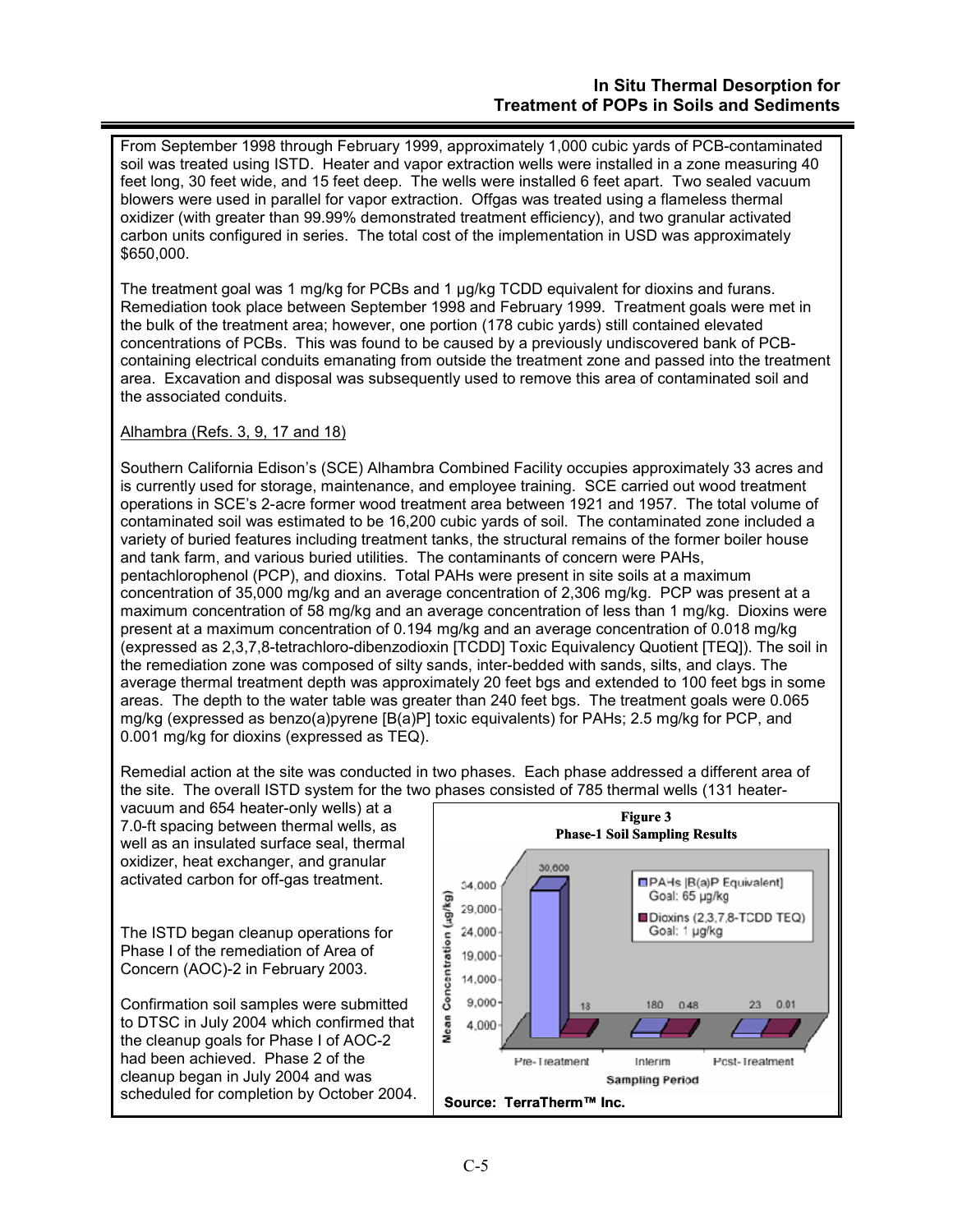However, a previously undiscovered volume of free product made it necessary to reduce in-situ temperatures in order to control organic contaminant concentrations in the offgas treatment system influent. This resulted in an anticipated 10-month increase in the cleanup duration. Phase 2 of the cleanup is expected to end in August 2005. The total cost of the implementation in USD was approximately \$10 million.

## Rocky Mountain Arsenal Hex Pit (Ref. 15)

The Hex Pit was a former disposal pit at the U.S. Department of Army's Rocky Mountain Arsenal (RMA). Shell Oil Company leased a portion of the RMA from 1952 to 1982 to manufacture pesticides. The pit was used from 1947 to 1975 to dispose of residues from distillation and other processes used in the production of hexachlorocyclopentadiene (hex), an ingredient in the manufacture of pesticides.

The main part of the Hex Pit measured approximately 94 ft by 45 ft, and varied from 8 to 10 ft deep. The pit contained a total of 2,005 cubic yards of waste-contaminated materials, of which 833 cubic yards was estimated to be waste.

The Hex Pit consisted primarily of soil and waste material originally disposed of in the pit. The impacted soil (silty sand) was stained dark brown, rust orange, or black, and at times included granules or globules of hex. Black, tar-like, relatively pure hex residue occurred in distinct solid layers of waste (approximately 1-foot thick). Hex was not detected in groundwater downgradient of the Hex Pit boundaries.

The contaminants of concern were hex, aldrin, chlordane, dieldrin, endrin, and isodrin. Only hex, chlordane, and dieldrin had treatment goals. The treatment goals were 760 mg/kg, 67 mg/kg and 335 mg/kg respectively. Laboratory tests indicated that Hex Pit wastes could be effectively treated by the ISTD process.

ISTD at the Hex Pit was designed to heat a treatment soil volume of 3,198 cubic yards, extending from 0 to 12 ft bgs and 5 ft laterally beyond the boundaries of the Hex Pit. Thermal wells on 6-foot centers were installed in a hexagonal arrangement. A total of 266 wells were installed, of which 210 were heater-only and 56 were heater-vacuum wells.

The target treatment temperature based on the boiling point of COCs was 325  $^{\circ}$ C. All heater-only wells reached their operating temperatures in early March 2002. Treatment was expected to last 85 days and end in May 2002. However, twelve days after commencement, corrosion was observed in some of the well manifolds. Subsequent investigation and assessment determined that unforeseen concentration of HCL gas and production of HCL (liquid) in the vapor conveyance system, resulting from the highly concentrated wastes in the Hex Pit, had caused corrosion. Corrosion damage to the ISTD system was significant. A determination was made that replacements with necessary corrosion resisting matrices was cost prohibitive. Wastes were excavated and capped.

| <b>STATE CONTACT (CENTERVILLE</b> | <b>STATE CONTACT (ALHAMBRA):</b> | <b>VENDOR CONTACT:</b>         |
|-----------------------------------|----------------------------------|--------------------------------|
| BEACH):                           | California EPA                   | Mr. Ralph Baker                |
| California EPA                    | <b>DTSC</b>                      | TerraTherm <sup>™</sup> , Inc. |
| Dept. of Toxic Substances         | Mr. Tedd E. Yargeau              | Tel: (978) 343-0300            |
| Control (DTSC)                    | Phone: (818) 551-2864            | Email: rbaker@terratherm.com   |
| Ms. Christine Parent              | Email: tyargeau@dtsc.ca.gov      |                                |
| Phone: (916) 255-3707             |                                  |                                |
| Email: CParent@dtsc.ca.gov        |                                  |                                |
|                                   |                                  |                                |